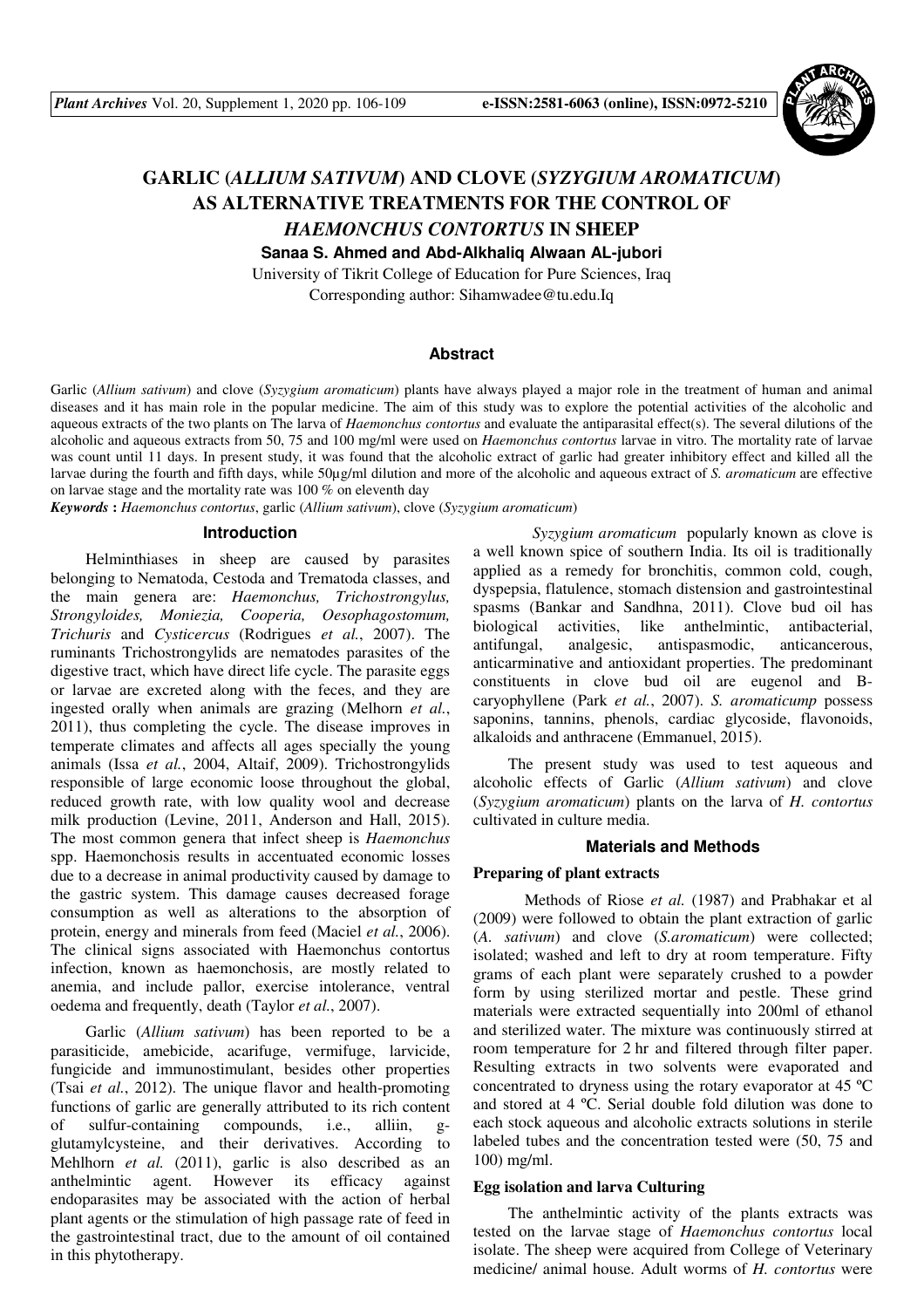collected from the abomasums of the local sheep. Immediately after slaughtering, the abomasums were collected and transported to the laboratory. Adult female parasites were then selected, washed, and crushed to liberate the eggs. The eggs were then cultured in a glass jar filled with charcoal and wood sawdust powder for 10 days at room temperature. At the end of the 10th day, infective larvae were harvested by sedimentation using Biermann's devices and kept at 4 °C until use.

#### **Larvae activity inhibition**

The anthelmintic effect of the alcoholic and aqueous extract of plants used in this study on larva activity was evaluated according to Hounzangbe-Adote (2005) Solutions of the aqueous and alcoholic extracts were prepared with PBS at three different concentrations (50, 75 and 100) mg/ml., and 1 mL of each of these solutions was deposited in titration plate wells. Actively moving larva were then placed into each well (5 larvae/well). PBS and levamisole (250  $\mu$ g.mL<sup>-1</sup> in PBS) solution was also prepared and used as negative and positive controls, respectively. The test was repeated three times for each concentration and for controls. The inhibition of motility and activity of larva was used as the criterion for anthelmintic activity. After exposing larva to the extracts, activity was observed every 24h using a light microscope. Activity inhibition of larva was evaluated as the following ratio: The observations ended when all the larva in PBS died.

#### **Data analysis**

Statistical analyses were performed with the statistical program for the social sciences SPSS version 16.0. The significance of herbal drugs were assessed using analysis of variance (ANOVA) for different concentrations of extracts. The term significant had been used to indicate difference for which P≤0.05.

### **Results**

The study reveals that the aqueous and alcoholic extracts of *A. sativum* showed 100% killing effect on larva stage at 50 mg/ml concentrations, and all the worms were found completely immotile after the fourth and fifth days post-exposure for alcoholic and aqueous extracts respectively.

As shown in Table (2), the concentration of the aqueous and alcoholic extracts of *S. aromaticum* (50, 75 and 100) mg/ml showed significant anthelmintic activity on the larva of *H*. *contorts.* The extracts were associated with a reduced larvae activity after 24 h post-exposure, and all the larvae were found immotile or dead in the wells containing plants extracts on the tenth day (for alcoholic extract) and eleventh day (for aqueous extract) of treatment. By this time, levamisole exhibited 100% inhibition after eight h postexposure.

**Table 1 :** Effects of various concentrations of aqueous and alcoholic extract of *Allium sativum* on larvae of *Haemonchus contortus*

| <b>Extract</b>                 | <b>Days</b><br><b>Concentrations</b> |        | $\mathbf 2$ | 3      | $\overline{\mathbf{4}}$ | 5        | Average<br>concentration |
|--------------------------------|--------------------------------------|--------|-------------|--------|-------------------------|----------|--------------------------|
| Aqueous                        | 50                                   | 69     | 49          | 37     | 19                      | $\Omega$ | 43.5a                    |
|                                | 75                                   | 57     | 44          | 32     | 13                      | 0        | 36.5b                    |
|                                | 100                                  | 55     | 40          | 28     | Q                       | $\Omega$ | 33 <sub>b</sub>          |
| Average days * aqueous extract |                                      | 60.33a | 44.33b      | 32.33c | 16.66d                  |          |                          |
| Alcoholic                      | 50                                   | 59     | 42          | 22     | $\Omega$                |          | 41a                      |
|                                | 75                                   | 55     | 39          | 17     | $\Omega$                |          | 37 <sub>b</sub>          |
|                                | 100                                  | 53     | 37          | 12     | $\theta$                |          | 34c                      |
| Average days * Alcohol extract |                                      | 55.66a | 39.33b      | 17c    |                         |          |                          |
| Control                        |                                      | 78     | 67          | 55     | 49                      | 44       |                          |

**Table 2 :** Effects of various concentrations of aqueous and alcoholic extract of *Syzygium aromaticum* on larvae of *Haemonchus contortus*

| <b>Extract</b>                 | <b>Days</b><br>Concentrationsl |      | 2    |      | 4            | 5           | 6            | 7    | 8    | 9    |     | 10 11    | Average<br>concentration |
|--------------------------------|--------------------------------|------|------|------|--------------|-------------|--------------|------|------|------|-----|----------|--------------------------|
| Aqueous                        | 50                             | 73   | 57   | 48   | 40           | 33          | 27           | 19   | 13   | 6    |     | $\Omega$ | 31.7a                    |
|                                | 75                             | 69   | 54   | 46   | 38           | 31          | 25           | 17   | 10   | 4    |     | $\Omega$ | 29.5 <sub>b</sub>        |
|                                | 100                            | 61   | 50   | 43   | 35           | 29          | 21           | 15   | 8    | 2    | 0   |          | 29.3B                    |
| Average days * aqueous extract |                                | 67.6 | 53.6 | 45.6 | 37.6         | 31          | 24.3         | 17   | 10.3 | 4    | 0.6 |          |                          |
|                                |                                | a    | b    | c    | d            | e           |              | g    | h    |      |     |          |                          |
| Alcoholic                      | 50                             | 77   | 73   | 59   | 54           | 49          | 46           | 38   | 27   | 18   | 0   |          | 49a                      |
|                                | 75                             | 75   | 70   | 57   | 52           | 45          | 42           | 35   | 25   | 15   | 0   |          | 46.2a                    |
|                                | 100                            | 72   | 67   | 55   | 50           | 41          | 39           | 33   | 21   | 10   | 0   |          | 43.1a                    |
| Average days * Alcohol extract |                                | 74.6 | 70   | 57   | 52           | 45          | 42.3         | 35.3 | 24.3 | 14.3 |     |          |                          |
|                                |                                | a    | b    | h.   | <sub>b</sub> | $\mathbf c$ | $\mathbf{c}$ | d    | e    | £    |     |          |                          |
| control                        |                                | 78   | 67   | 55   | 49           | 44          | 40           | 36   | 33   | 30   | 26  | 22       |                          |

Different letters refer to significant differences at ( $P \ge 0.05$ )

## **Discussion**

 The control of *H. contortus* with anthelmintics is being challenged by the development of resistance in the worms. Anthelmintic resistance to H. contortus has been reported in South Africa, Australia, New Zealand, Malaysia, Spain, France, Denmark, the United Kingdom, Brazil and the United States (Fleming *et al.*, 2006).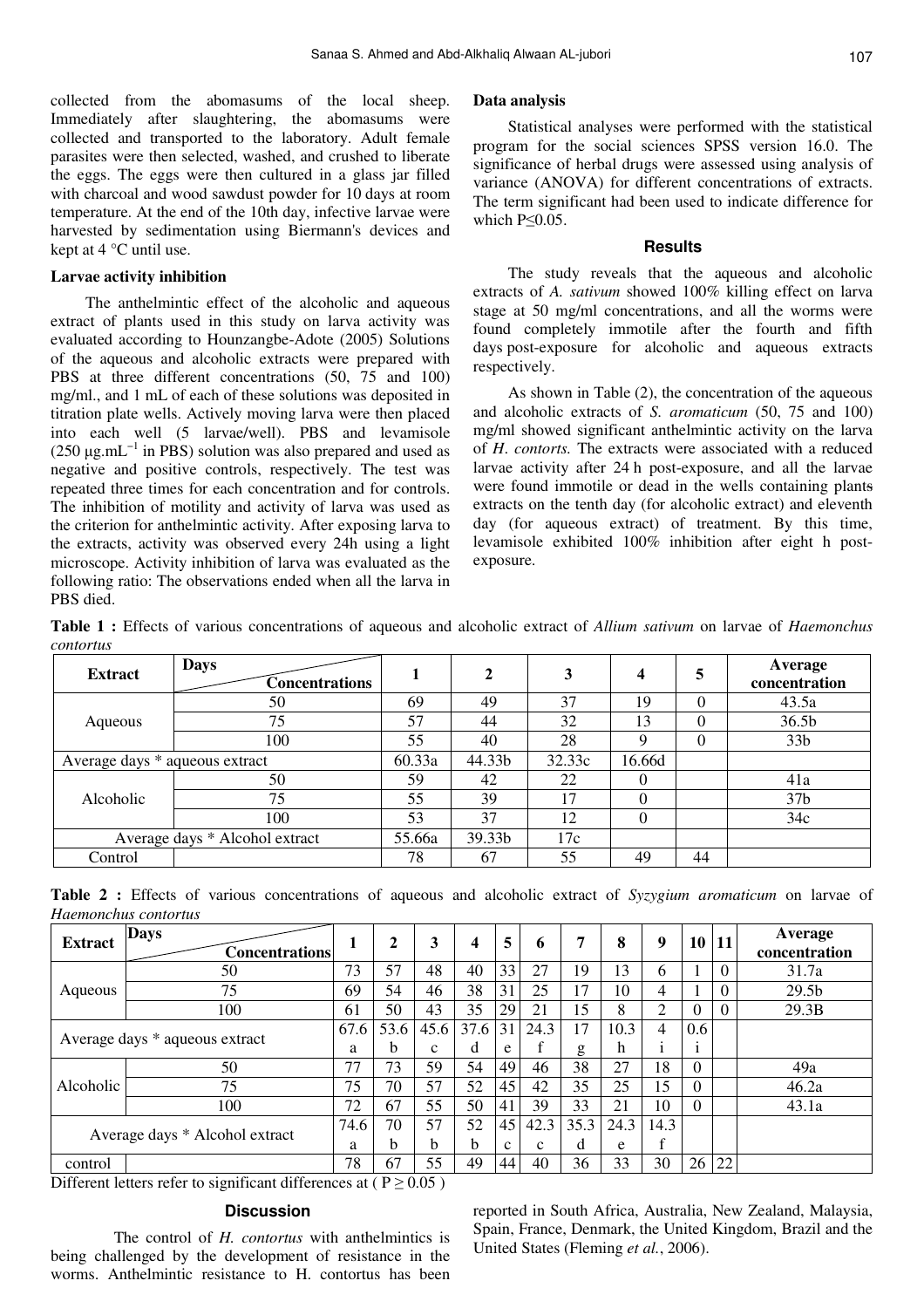The mode of action of the garlic varies depending on the parasite species, and can include the alteration of intracellular membranous structures, inhibitions of macrophage nitric oxide production, cystein proteinase, phosphatidylcholine biosynthesis, parasitic synthesis of coenzyme Q and cell lysis, interaction with thiol-containing enzymes, interference with protein and lipid trafficking in parasite and host cell membranes, alcohol dehydrogenase and the alterations of intracellular membranous structures (Anthony *et al.*, 2005; Williams, Lamprecht, 2007). In garlic, the bioactive compound is allicin (diallylthiosulfinate). This compound is responsible for garlic's pungent odour and the many medicinal health benefits associated with the consumption of garlic (Amagase *et al.*, 2001). Masamha *et al.* (2010) found that the administration of garlic reduced the EPGs of Trichostrongylus and Strongylus in sheep. These authors believe that the antihelmintic effects of garlic can be attributed to the high tannin content, which may have a direct effect on the resident worm population, disrupting the normal physiological functions. This statement agrees with Bastidas (1969) who asserted that *Allium sativum* does not prevent the egg production, but may prevent the eggs of certain parasites from developing into larvae.

The present study showed that *Syzygium aromaticum* had higher potential anthelmintic activity against *H. contortus* worms of sheep.

The major constituents in bud oil are eugenol and âcarophyllene (Srivastava *et al.*, 2003). Bioactive constituent of clove oil is eugenol, but its exact mechanism of action on nematodes is unknown (Yang *et al.*, 2003) but, wormicidal activity of clove extracts could be attributed to its strong corrosive action on cuticle and tegument of helminthes which needs further evaluation.This result agreed with Pessoa *et al.* (2002) who reported the anthelmintic activity of eugenol against *H. contortus*. Kumar and Singh (2014) recorded in vitro toxicity of eugenol against adult *Fasciola gigantic*. Likewise, Dhanraj and Veerakumari (2015) tested ethanolic extract of *S. aromaticum* on the motility of *Cotylophoron cotylophorum .* 

## **References**

- Altaif, K.I. (2009). Observation the incidence and seasonal variation of some helminth eggs and larvae in sheep in Iraq. Bull. End. Dis. 12: 99-104.
- Anderson, N. and Hall, K.C. (2015). Lifecycle and pathogenesis of helminths of major economic importance. In: Anderson N. and Waller P. J. (eds.), the Epidemiology and Control of Gastrointestinal Parasites of Cattle in Australia. Commonwealth Scientific and Industrial Res. Organ. Aust. 23–34.
- Anthony, J.P.; Fyfe, L. and Smith, H. (2005). Plant active components a resource for antiparasitic agents? A review. Trends in Parasitology, 21: 462–468.
- Amagase, H.; Petesch, B.L.; Matsuura, H.; Kasuga, S. and Itakura, Y. (2001). Intake of garlic and its bioactive components. Journal of Nutrition 22: 955–962.
- Bastidas, G.J. (1969). Effect of ingested garlic on *Necator americanus* and *Ancylostoma caninum*. The American Journal of Tropical Medicine Hygiene. 18(6): 920-923.
- Bankar, K.A. and Sandhna, P. (2011). Photochemical constituents of *Syzygium aromaticum* L. International Journal of Current Research, 3(7): 215–17.

Dhanraj, M.K. and Veerakumari, L. (2015). In vitro studies

on the effect of ethanol extract of *Syzygium aromaticum* on the carbohydrate metabolism of *Cotylophoron cotylophorum*. International Journal of Advanced Veterinary Science and Technology 4(1): 199–210.

- Emmanuel, (2015). Phytochemical Screening and Antimicrobial Sensitivity of Clove Flower *(Syzygium aromaticum* L. Merrill and Perry) Bud on Dental Pathogens. Int. J. of Pharma. and Pharma. Res. 3: Issue: 2
- Fleming, S.A.; Craig, T.; Kaplan, R.M.; Miller, J.E.; Navarre, C. and Rings, M. (2006). Anthelmintic resistance of gastrointestinal parasites in small ruminants.
- Hounzangbe-Adote, S.; Paolini, V.; Fouraste, I.; Moutairou, K. and Hoste, H (2005). In vitro effects of four tropical plants on the intestinal parasitic nematode, *Haemonchus contortus*. Res Vet Sci. 78: 155–60.
- Issa, W.H.; Altaif, K.I. and Al-Abassy, S.N. (2004). The seasonal distribution and prevalence of gastrointestinal helminth of sheep in Iraq. Iraqi. J. Vet. Med. 8: 65-76.
- Kumar, P. and Singh, V.K. (2014). Activity of *Allium sativum*, *Ferula asafoetida* and *Syzygium aromaticum* against *Fasciola gigantica*. Journal of Biology and Earth Sciences 4(1): 57–65.
- Levine, N.D. (2011). Weather, Climate and the bionomics of ruminant nematode larvae. Adv. Vet. Sci., 8: 215-261.
- Melhorn, H.; Al-Quraishy, S.; Al-Rasheid, K.A.S.; Jatzlau, A.; Abdel-Ghaffar, F. (2011). Addition of a combination of onion (*Allium cepa*) and coconut (*Cocos nucifera*) to food of sheep stops gastrointestinal helminthic infections. Parasitology Research., 108(4): 1041-1046.
- Masamha, B.; Gadzirayi, C.T. and Mukutirwa, I. (2010). Efficacy of *Allium sativum* (garlic) in controlling nematode parasites in sheep. International Journal of Applied Research in Veterinary Medicine. 8(3): 161- 169.
- Maciel, M.V.; Morais, S.M.; Bevilaqua, C.M.L.; Camurca-Vasconcelos, A.L.F.; Costa, C.T.C.; Castro, C.M.S. (2006). Ovicidal and larvicidal activity of *Melia azedarach* extracts on *Haemonchus contortus*. Veterinary Parasitology 140: 98–104.
- Prabhakar, C.S.; Sood, P.; Mehta, P.K. and Choudhary, A. (2009). Distribution and development biology of fruit flies infesting cucurbits in the north western Himalaya. J Insect Sci 22: 300–308, Journal of Veterinary Internal Medicine 20: 435–444.
- Pessoa, L.M.; Morais, S.M.; Bevilaqua, C.M.L. and Luciano, J.H.S. (2002). Anthelmintic activity of essential oil of *Ocimum gratissimum* Linn. And eugenol against *Haemonchus contortus*. Veterinary Parasitology, 109  $(1-2)$ : 59-63.
- Park, M.J.; Gwak, K.S.; Yang, I.; Choi, W.S.; Jo, H.J.; Chang, W.J.; Jeung, E.B. and Choi, I.G. (2007). Antifungal activities of the essential oil in *Syzygium aromaticum* (L.) Merr. Et Perry and *Leptospermum petersonii* Bailey and their constituents against various dermatophytes. J Microbiol. 45(5): 460-465.
- Rodrigues, B.A.; Athayde, R.C.A.; Rodrigues, G.O.; Silva, W.W. and Faria, B.E. (2007). Sensibilidade dos nematóides gastrointestinais de caprinos a antihelmínticos na mesorregião do Sertão Paraibano. Pesquisa Veterinária Brasileira, 27(4): 162-166.
- Srivastava, A.K.; Srivastava, S.K. and Syamasundar, K.V. (2003). Bud and leaf essential oil composition of